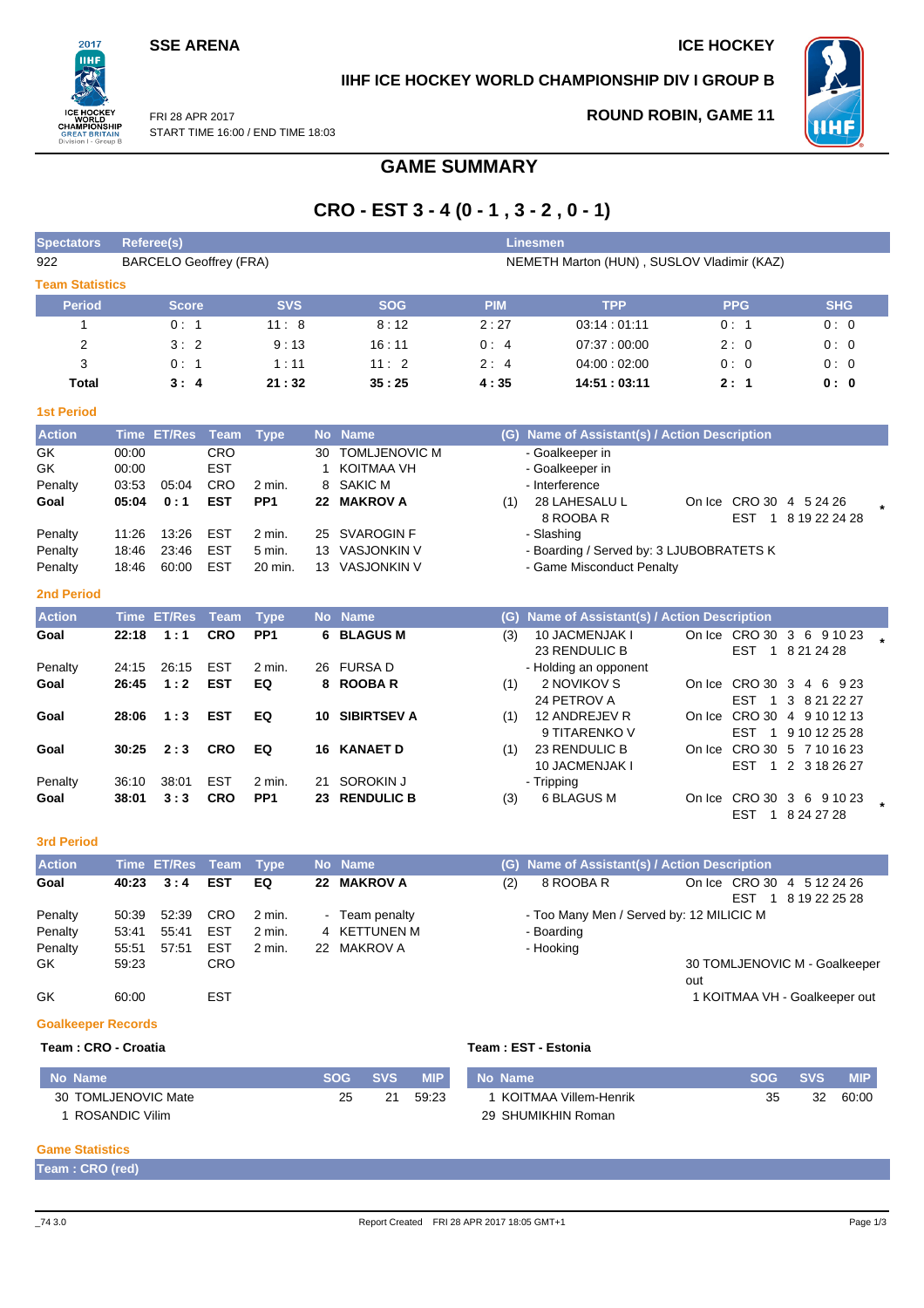**SSE ARENA ICE HOCKEY** 



# **IIHF ICE HOCKEY WORLD CHAMPIONSHIP DIV I GROUP B**



FRI 28 APR 2017 START TIME 16:00 / END TIME 18:03

## **ROUND ROBIN, GAME 11**

|                   | Head Coach: SACILOTTO Enio |   |                |                |                |          |                |          |       |              |                | <b>Shots on Goal</b> |                        |             |
|-------------------|----------------------------|---|----------------|----------------|----------------|----------|----------------|----------|-------|--------------|----------------|----------------------|------------------------|-------------|
| <b>No Pos</b>     | <b>Name</b>                | G | A              | P              | <b>PIM</b>     | $FO+$    | FO-            | $FO+/-$  | FO%   |              | $\overline{2}$ | 3                    | <b>TS</b><br><b>OT</b> | $+/-$       |
| 3 D               | <b>TADIC Marko</b>         | 0 | 0              | 0              | 0              | 0        | 0              | 0        | 0.00  | 0            | 0              |                      |                        | $-1$        |
| 4 D               | SILOVIC Borna              | 0 | 0              | 0              | $\Omega$       | 0        | 0              | $\Omega$ | 0.00  | 0            |                | 0                    |                        | $-3$        |
| 5 D               | <b>SERTICH Andy</b>        | 0 | 0              | 0              | 0              | 0        | 0              | $\Omega$ | 0.00  | 1            | 2              | $\overline{2}$       | 5                      | $\mathbf 0$ |
| 7 D               | <b>VEDLIN Domen</b>        | 0 | 0              | 0              | 0              | 0        | 0              | 0        | 0.00  | $\mathbf{1}$ | 3              | 0                    | 4                      | $+1$        |
| 10 D              | JACMENJAK Igor +A          | 0 | $\overline{2}$ | $\overline{2}$ | 0              | 0        | $\mathbf 0$    | 0        | 0.00  | $\pmb{0}$    |                | $\overline{2}$       | 3                      | $\mathbf 0$ |
| 6 F               | <b>BLAGUS Mislav</b>       |   |                | 2              | 0              | 5        | 8              | $-3$     | 38.46 | 0            | 2              | 1                    | 3                      | $-1$        |
| 8 F               | <b>SAKIC Marko</b>         | 0 | 0              | $\mathbf 0$    | $\overline{2}$ | 0        | 3              | $-3$     | 0.00  | 0            | 0              | 0                    | 0                      | $\mathbf 0$ |
| $\mathsf{F}$<br>9 | <b>JANKOVIC Ivan</b>       | 0 | 0              | 0              | $\mathbf 0$    | 3        | $\overline{7}$ | $-4$     | 30.00 | 0            | 0              |                      |                        | $-2$        |
| 18 D              | SMOLEC Jan                 | 0 | 0              | $\mathbf 0$    | 0              | 0        | 0              | 0        | 0.00  | 0            | $\mathbf 0$    | 0                    | 0                      | $\mathbf 0$ |
| 19 D              | <b>LJUBIC Marko</b>        | 0 | 0              | $\mathbf 0$    | $\Omega$       | 0        | $\mathbf 0$    | $\Omega$ | 0.00  | $\mathbf 0$  | $\Omega$       | $\Omega$             | $\Omega$               | $\mathbf 0$ |
| 12 F              | <b>MILICIC Matija</b>      | 0 | 0              | 0              | 0              | 0        | 0              | 0        | 0.00  | 0            | 0              | 1                    |                        | $-2$        |
| 13 F              | <b>ZANOSKI Tomislav</b>    | 0 | 0              | 0              | 0              | 0        | 0              | 0        | 0.00  | 1            |                | 0                    | 2                      | $-1$        |
| 14 F              | <b>BRINE David</b>         | 0 | 0              | 0              | 0              | 3        | 4              | $-1$     | 42.86 | 0            | 0              | 0                    | 0                      | $\mathbf 0$ |
| 15 F              | <b>BRENCUN Ivan</b>        | 0 | 0              | 0              | 0              | 0        | 0              | 0        | 0.00  | 0            | 0              | 0                    | 0                      | $\mathbf 0$ |
| 16 F              | <b>KANAET Dominik</b>      | 1 | $\Omega$       | 1              | $\Omega$       | 1        | $\overline{2}$ | -1       | 33.33 | $\mathbf{1}$ | $\overline{2}$ | $\Omega$             | 3                      | $+1$        |
| 20 F              | <b>MIKULIC Luka</b>        | 0 | 0              | 0              | 0              | 0        | 0              | 0        | 0.00  | 0            | 0              |                      |                        | 0           |
| 21 F              | <b>MIRIC Tadija</b>        | 0 | 0              | $\mathbf 0$    | 0              | 0        | 0              | 0        | 0.00  | 0            | 0              | 0                    | 0                      | $\mathbf 0$ |
| 23 F              | RENDULIC Borna +C          |   | $\mathbf 2$    | 3              | 0              | $\Omega$ | $\mathbf 0$    | 0        | 0.00  | $\mathbf{1}$ | 3              |                      | 5                      | $\mathbf 0$ |
| 24 F              | <b>JARCOV Luka</b>         | 0 | 0              | $\mathbf 0$    | 0              | 0        | 0              | 0        | 0.00  | 0            |                |                      | $\overline{c}$         | $-1$        |
| 26 F              | PERKOVICH Nathan +A (BP)   | 0 | $\mathbf 0$    | $\mathbf 0$    | $\mathbf 0$    | 14       | 9              | 5        | 60.87 | 3            | $\mathbf 0$    | $\mathbf 0$          | 3                      | $-1$        |
| GK<br>1           | <b>ROSANDIC Vilim</b>      | 0 | 0              | 0              | 0              |          |                |          |       | 0            | 0              | 0                    | 0                      |             |
| 30 GK             | <b>TOMLJENOVIC Mate</b>    | 0 | 0              | 0              | 0              |          |                |          |       | 0            | $\Omega$       | 0                    |                        |             |
| Total             |                            | 3 | 5              | 8              | $\mathbf{2}$   | 26       | 33             | $-7$     | 44.07 | 8            | 16             | 11                   | 35                     |             |

| Team: EST (white)  |                                |             |          |             |                |             |                |          |        |              |                      |              |                        |             |
|--------------------|--------------------------------|-------------|----------|-------------|----------------|-------------|----------------|----------|--------|--------------|----------------------|--------------|------------------------|-------------|
|                    | Head Coach: TUPAMAKI Jussi     |             |          |             |                |             |                |          |        |              | <b>Shots on Goal</b> |              |                        |             |
| <b>No Pos</b>      | <b>Name</b>                    | G           | A        | P           | <b>PIM</b>     | $FO+$       | FO-            | $FO+/-$  | FO%    |              | $\overline{2}$       | 3            | <b>OT</b><br><b>TS</b> | $+/-$       |
| 8 F                | ROOBA Robert +A                |             | 2        | 3           | 0              | 0           | 0              | 0        | 0.00   | 2            | 3                    | $\mathbf 0$  | 5                      | $+2$        |
| 19 F               | <b>EMBRICH Riho</b>            | 0           | 0        | 0           | 0              | 6           | 9              | -3       | 40.00  | 0            |                      | 0            |                        | $+1$        |
| 22 F               | MAKROV Andrei (BP)             | 2           | 0        | 2           | 2              | 0           | $\mathbf 0$    | 0        | 0.00   | 1            | 2                    | 1            | 4                      | $+2$        |
| 25 D               | <b>SVAROGIN Filipp</b>         | $\mathbf 0$ | 0        | 0           | $\overline{2}$ | 0           | 0              | 0        | 0.00   | 0            | 0                    | 0            | 0                      | $+2$        |
| 28 D               | LAHESALU Lauri +C              | $\Omega$    | 1        | 1           | 0              | $\Omega$    | $\Omega$       | 0        | 0.00   | 0            | 0                    | 0            | $\Omega$               | $+2$        |
| F<br>9             | <b>TITARENKO Vassili</b>       | 0           |          |             | 0              | 0           | 0              | 0        | 0.00   | 1            | 0                    | 0            |                        | $+1$        |
| 10 F               | SIBIRTSEV Aleksei              |             | 0        | 1           | 0              | 0           | 0              | 0        | 0.00   | 0            |                      | 0            |                        | $+1$        |
| 12 F               | <b>ANDREJEV Roman</b>          | $\Omega$    |          |             | 0              | 15          | 9              | 6        | 62.50  | 1            |                      | $\mathbf{0}$ | $\overline{2}$         | $+1$        |
| D<br>16            | PETROV Jegor                   | 0           | 0        | 0           | 0              | 0           | $\mathbf 0$    | 0        | 0.00   | 0            | 0                    | 0            | 0                      | $\mathbf 0$ |
| 27 D               | <b>OSSIPOV Aleksandr</b>       | $\Omega$    | 0        | $\mathbf 0$ | $\Omega$       | $\mathbf 0$ | $\Omega$       | $\Omega$ | 0.00   | 0            | 0                    | $\mathbf 0$  | $\Omega$               | $\mathbf 0$ |
| 4 D                | <b>KETTUNEN Marko</b>          | 0           | 0        | 0           | 2              | 0           | 0              | 0        | 0.00   | 0            | 0                    | 0            | 0                      | 0           |
| $\mathsf{F}$<br>11 | <b>GORNOSTAJEV Artiom</b>      | $\Omega$    | $\Omega$ | $\Omega$    | $\Omega$       | 0           |                | -1       | 0.00   | 3            | $\mathbf 0$          | $\Omega$     | 3                      | $\mathbf 0$ |
| 15 F               | <b>ARRAK Robert</b>            | 0           | 0        | 0           | 0              | 2           |                |          | 66.67  | 0            | 0                    | 0            | 0                      | $\mathbf 0$ |
| $\mathsf{F}$<br>21 | <b>SOROKIN Jaanus</b>          | 0           | 0        | $\mathbf 0$ | $\overline{2}$ | $\mathbf 0$ | $\mathbf 0$    | 0        | 0.00   | 1            |                      | 0            | 2                      | $+1$        |
| 24 F               | PETROV Aleksandr +A            | $\mathbf 0$ | 1        | 1           | $\Omega$       | 6           | 4              | 2        | 60.00  | 1            | 0                    | 1            | 2                      | $\mathbf 0$ |
| 2 D                | <b>NOVIKOV Saveli</b>          | 0           |          | 1           | 0              | 0           | 0              | 0        | 0.00   | 0            | 0                    | 0            | 0                      | $-1$        |
| 3<br>F             | <b>LJUBOBRATETS Konstantin</b> | 0           | 0        | 0           | 0              | 1           | 0              | 1        | 100.00 | 0            | 0                    | $\mathbf 0$  | 0                      | $\mathbf 0$ |
| 13 F               | VASJONKIN Vadim                | 0           | $\Omega$ | $\Omega$    | 25             | $\Omega$    | $\Omega$       | 0        | 0.00   | $\mathbf{1}$ | 0                    | $\Omega$     |                        | $\mathbf 0$ |
| $\mathsf{F}$<br>18 | <b>PARRAS Kevin</b>            | 0           | 0        | 0           | 0              | 0           | 0              | 0        | 0.00   | 1            | 2                    | 0            | 3                      | $-1$        |
| 26 F               | <b>FURSA Daniil</b>            | $\mathbf 0$ | 0        | $\mathbf 0$ | $\overline{2}$ | 3           | $\overline{2}$ |          | 60.00  | 0            | $\mathbf 0$          | $\mathbf 0$  | $\mathbf 0$            | $-1$        |
| GK<br>1            | <b>KOITMAA Villem-Henrik</b>   | 0           | 0        | 0           | 0              |             |                |          |        | 0            | 0                    | 0            | $\mathbf 0$            |             |
| 29<br>GK           | SHUMIKHIN Roman                | 0           | $\Omega$ | 0           | 0              |             |                |          |        | $\Omega$     | $\Omega$             | $\mathbf 0$  | 0                      |             |
| Total              |                                | 4           |          | 11          | 35             | 33          | 26             | 7        | 55.93  | 12           | 11                   | $\mathbf{2}$ | 25                     |             |